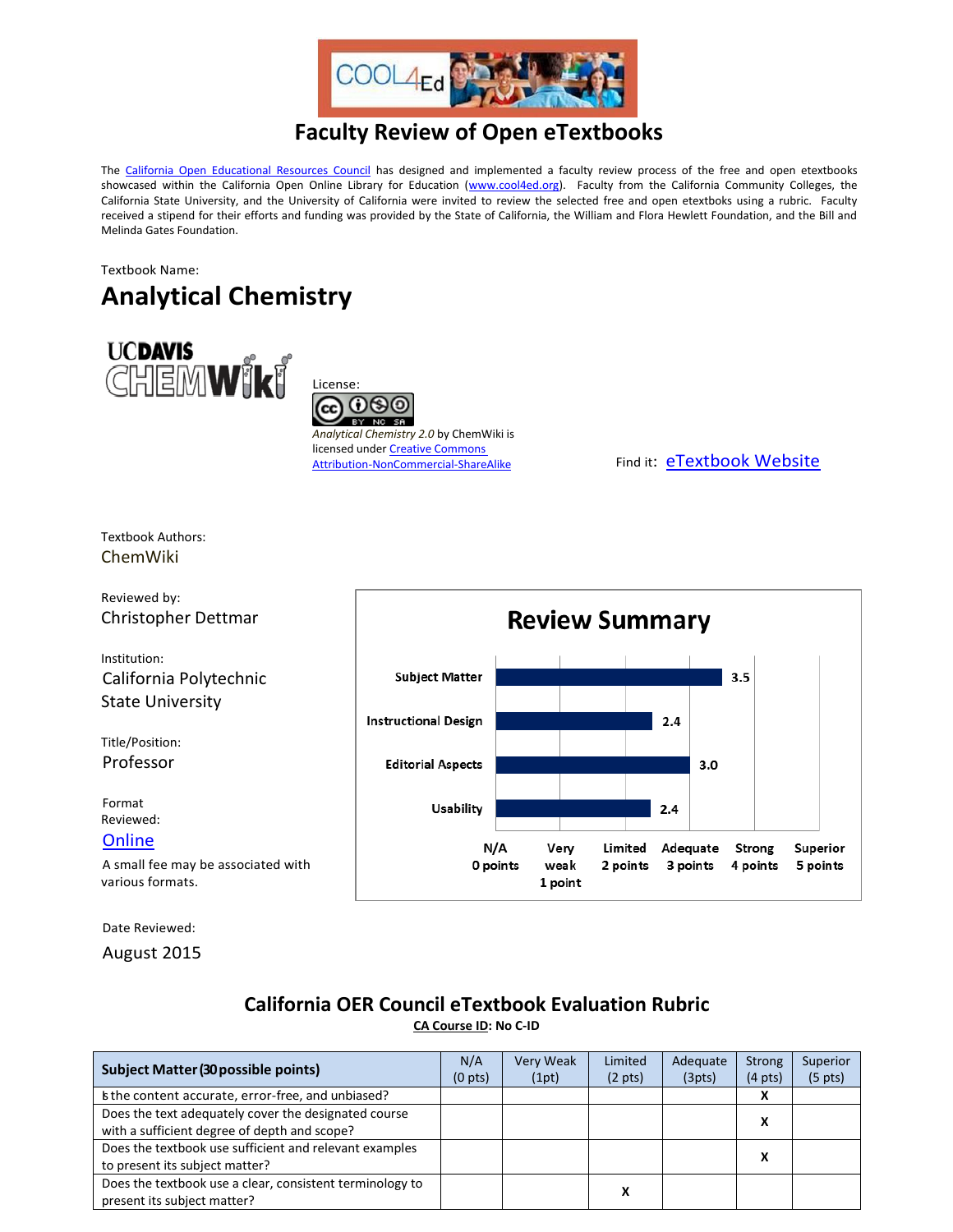| Does the textbook reflect current knowledge of the<br>subject matter?                                                                                                                                                                                          |  |  |  |
|----------------------------------------------------------------------------------------------------------------------------------------------------------------------------------------------------------------------------------------------------------------|--|--|--|
| Does the textbook present its subject matter in a<br>culturally sensitive manner? (e.g. Is the textbook free of<br>offensive and insensitive examples? Does it include<br>examples that are inclusive of a variety of races,<br>ethnicities, and backgrounds?) |  |  |  |

Total Points: 21 out of 30

Please provide comments on any aspect of the subject matter of this textbook:

- This is a Wiki, not a textbook. It links directly to Analytical Chemistry 2.0 by Harvey.
- Some of the topics have additional interactive content.
- Question banks are limited, images are often simplistic and equations written in text form.

| Instructional Design (35 possible points)                                                                                                                                 | N/A<br>(0 <sub>pts</sub> ) | Very Weak<br>(1pt) | Limited<br>$(2 \text{ pts})$ | Adequate<br>(3pts) | <b>Strong</b><br>$(4 \text{ pts})$ | Superior<br>$(5 \text{ pts})$ |
|---------------------------------------------------------------------------------------------------------------------------------------------------------------------------|----------------------------|--------------------|------------------------------|--------------------|------------------------------------|-------------------------------|
| Does the textbook present its subject materials at<br>appropriate reading levels for undergrad use?                                                                       |                            |                    |                              | x                  |                                    |                               |
| Does the textbook reflect a consideration of different<br>learning styles? (e.g. visual, textual?)                                                                        |                            |                    |                              | x                  |                                    |                               |
| Does the textbook present explicit learning outcomes<br>aligned with the course and curriculum?                                                                           |                            |                    | х                            |                    |                                    |                               |
| Is a coherent organization of the textbook evident to the<br>reader/student?                                                                                              |                            |                    | x                            |                    |                                    |                               |
| Does the textbook reflect best practices in the instruction<br>of the designated course?                                                                                  |                            |                    | X                            |                    |                                    |                               |
| Does the textbook contain sufficient effective ancillary<br>materials? (e.g. test banks, individual and/or group<br>activities or exercises, pedagogical apparatus, etc.) |                            |                    | x                            |                    |                                    |                               |
| Is the textbook searchable?                                                                                                                                               |                            |                    |                              | x                  |                                    |                               |

Total Points: 17 out of 35

Please provide comments on any aspect of the instructional design of this textbook:

 I find navigation of the text clunky. As this is a wiki with multiple authors, there isn't a good flow from one topic to the next.

|                                                              | N/A | <b>Very Weak</b> | Limited           | Adequate | <b>Strong</b>     | Superior          |
|--------------------------------------------------------------|-----|------------------|-------------------|----------|-------------------|-------------------|
| <b>Editorial Aspects (25 possible points)</b>                |     | (1pt)            | $(2 \text{ pts})$ | (3pts)   | $(4 \text{ pts})$ | $(5 \text{ pts})$ |
| Is the language of the textbook free of grammatical,         |     |                  |                   | X        |                   |                   |
| spelling, usage, and typographical errors?                   |     |                  |                   |          |                   |                   |
| Is the textbook written in a clear, engaging style?          |     |                  |                   | x        |                   |                   |
| Does the textbook adhere to effective principles of          |     |                  |                   |          |                   |                   |
| design? (e.g. are pages latid0out and organized to be        |     |                  |                   | X        |                   |                   |
| clear and visually engaging and effective? Are colors,       |     |                  |                   |          |                   |                   |
| font, and typography consistent and unified?)                |     |                  |                   |          |                   |                   |
| Does the textbook include conventional editorial             |     |                  |                   |          |                   |                   |
| features? (e.g. a table of contents, glossary, citations and |     |                  |                   | X        |                   |                   |
| further references)                                          |     |                  |                   |          |                   |                   |
| How effective are multimedia elements of the textbook?       |     |                  |                   |          |                   |                   |
| (e.g. graphics, animations, audio)                           |     |                  |                   | X        |                   |                   |

Total Points: 15 out of 25

Please provide comments on any editorial aspect of this textbook.

This lacks the polish of a textbook. It has a very basic website layout.

| Usability (25 possible points)                                                                                                              | N/A<br>(0 <sub>pts</sub> ) | Very Weak<br>(1pt) | Limited<br>$(2 \text{ pts})$ | Adequate<br>(3pts) | <b>Strong</b><br>$(4 \text{ pts})$ | Superior<br>$(5 \text{ pts})$ |
|---------------------------------------------------------------------------------------------------------------------------------------------|----------------------------|--------------------|------------------------------|--------------------|------------------------------------|-------------------------------|
| Is the textbook compatible with standard and commonly<br>available hardware/software in college/university campus<br>student computer labs? |                            |                    |                              |                    | х                                  |                               |
| Is the textbook accessible in a variety of different<br>electronic formats? (e.g. .txt, .pdf, .epub, etc.)                                  |                            |                    |                              | х                  |                                    |                               |
| Can the textbook be printed easily?                                                                                                         |                            |                    |                              | x                  |                                    |                               |
| Does the user interface implicitly inform the reader how<br>to interact with and navigate the textbook?                                     |                            | л                  |                              |                    |                                    |                               |
| How easily can the textbook be annotated by students                                                                                        |                            |                    |                              |                    |                                    |                               |